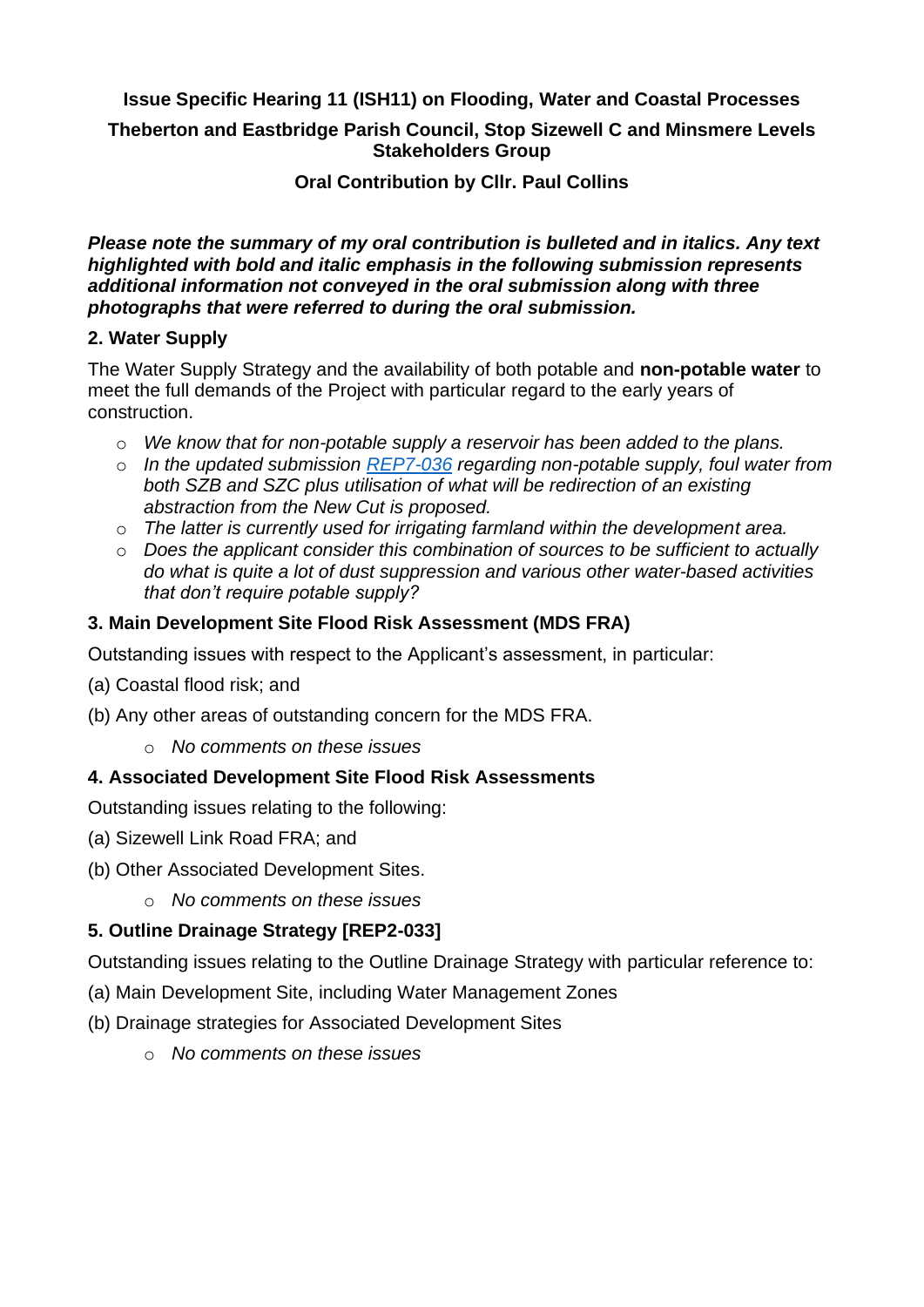## **8. Coastal Processes Update**

Coastal processes update to include the following:

- Modelling for SCDF through decommissioning to 2140
	- o *No comments on this issue*
- Modelling relating to
	- o the detailed design of the adapted HCDF
	- o the SCDF design
- o *I am going to talk about the positioning of the HCDF toe at the most south-eastern point of the SZC defence which appears to be positioned significantly seaward on the SZB hydraulic groyne or "salient" and the extent of the SZB salient and its effect on the overall defensibility of the Soft Coastal Defence Feature from the outset.*
- o *The extensive reach of the SZB salient to the north has significant maintenance challenges for both the HCDF, the SCDF and the Coastal Processes Monitoring and Mitigation Plan (CPMMP) given the current 2035 date for cessation of SZB operation.*
- o *Submissions in [APP-311](https://infrastructure.planninginspectorate.gov.uk/wp-content/ipc/uploads/projects/EN010012/EN010012-001928-SZC_Bk6_ES_V2_Ch20_Coastal%20Geomorphology%20and%20Hydrodynamics.pdf) para 20.9.25 to 20.9.27 and 20.12.22 to 20.12.25 and [APP-312](https://infrastructure.planninginspectorate.gov.uk/wp-content/ipc/uploads/projects/EN010012/EN010012-001930-SZC_Bk6_ES_V2_Ch20_Coastal_Geomorphology_Hydrodynamics_Appx20A.pdf) p44 (p45 HTML document) state that.*

*…the salient" has been stable since 2011…*

o *However, in section 2.5 of [APP-312](https://infrastructure.planninginspectorate.gov.uk/wp-content/ipc/uploads/projects/EN010012/EN010012-001930-SZC_Bk6_ES_V2_Ch20_Coastal_Geomorphology_Hydrodynamics_Appx20A.pdf) and at section 7.5 it states.*

*The present-day beach salient formed at the Sizewell B Outfall is likely to be maintained until the station ceases to operate, after which the beach is expected to 'relax', eroding locally until the salient has disappeared (as per the Sizewell A salient following cessation of operation…)*

o *At Section 7.4.1 it goes on to state.*

*The expected relaxation of the shoreline when Sizewell B enters its decommissioning phase (which was also observed when Sizewell A stopped operating), may also reduce erosion pressure immediately north of the HCDF, due to gross transport during SE events and trapping of some material to the immediate north of the HCDF* 

o *However, the remains of the salient at Sizewell A is still visible in Sizewell Bay having been protected by the Sizewell B salient against the predominant northsouth longshore drift as shown in this photograph taken on 18th September 2021 and in the long-distance photographs of Sizewell Bay below (Figures 2 & 3).*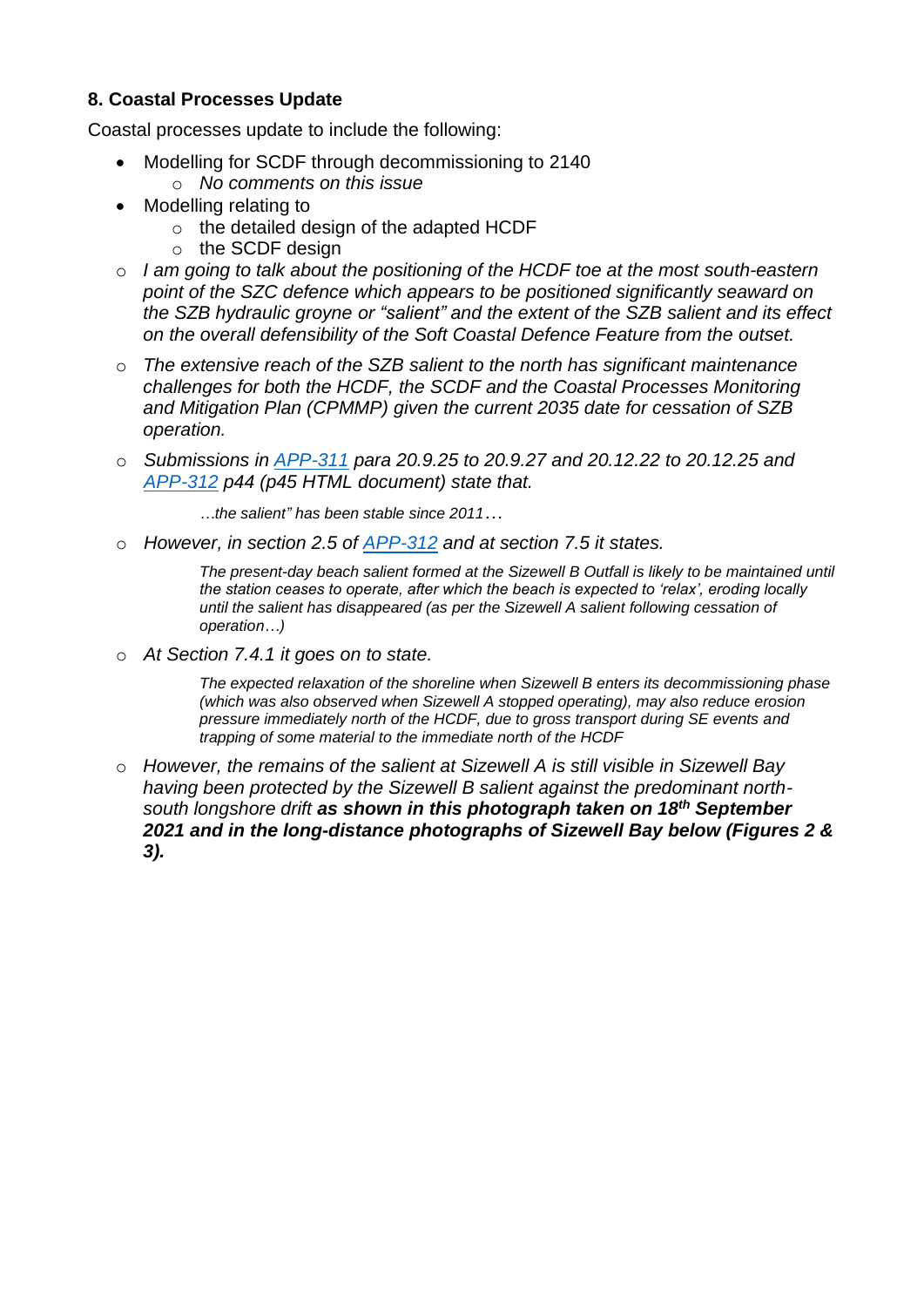

*Figure 1: Sizewell A & B Salient apices and shingle bank*

- o *So, this part statement seems to be without foundation and does not reflect the reality on the current shoreline. The final statements regarding trapping of materials north of the HCDF may no longer be supportable given the change in position, landward, of the permanent Beach Landing Facility.*
- o *These last two early references are the only ones regarding the SZB salient and the expected behaviour following cessation of SZB operations. None are present in the two SCDF modelling documents in [REP2-115](https://infrastructure.planninginspectorate.gov.uk/wp-content/ipc/uploads/projects/EN010012/EN010012-004708-D2%20-%20Sizewell%20C%20Project%20-%20One%20dimensional%20modelling%20of%20Soft%20Coastal%20Defence%20Feature%20(SCDF).pdf) or [REP7-045.](https://infrastructure.planninginspectorate.gov.uk/wp-content/ipc/uploads/projects/EN010012/EN010012-007040-Sizewell%20C%20Project%20-%209.31%20Storm%20Erosion%20Modelling%20of%20the%20Sizewell%20C%20Soft%20Coastal%20Defence%20Feature%20using%20Xceach-2D%20and%20Xbeach-G%20-%20Revision%202.0.pdf)*
- o *On 20th August we traced the toe of the current proposed placement of the Hard Coastal Defence Feature toe using the Ordnance Survey references for three positions of the HCDF, as provided in [REP5-015.](https://infrastructure.planninginspectorate.gov.uk/wp-content/ipc/uploads/projects/EN010012/EN010012-006351-Sizewell%20C%20Project%20-%20Other-%20SZC%20Bk2%202.5(A)%20Temporary%20and%20Permanent%20Coastal%20Defence%20Feature%20Plans.pdf) These positions are;*
	- o *the permanent Beach Landing Facility*
	- o *the most south-eastern point where the HCDF turns towards the SZB HCDF and*
	- o *at a point approximately 150 metres north of that south-easterly point where there is an inflexion point and the HCDF turns in a slightly more northerly direction towards the permanent BLF position referred to earlier.*
- o *The OS grid references were converted into latitude and longitude using the [OS](https://www.ordnancesurvey.co.uk/gps/transformation/)  [conversion page.](https://www.ordnancesurvey.co.uk/gps/transformation/) We then walked to each of the three positions using the Apple iOS compass feature on an iPhone.*
- o *We were taken by surprise when we made our way to the most south-eastern point as we found ourselves some 15-20 metres seaward of the current sacrificial dune on the vegetated shingle between a viewing platform, that sits on the top of the sacrificial dune, and directly in line with the SZB inlet and outfall positions (just to the right of the SZB salient position shown in the photograph above).*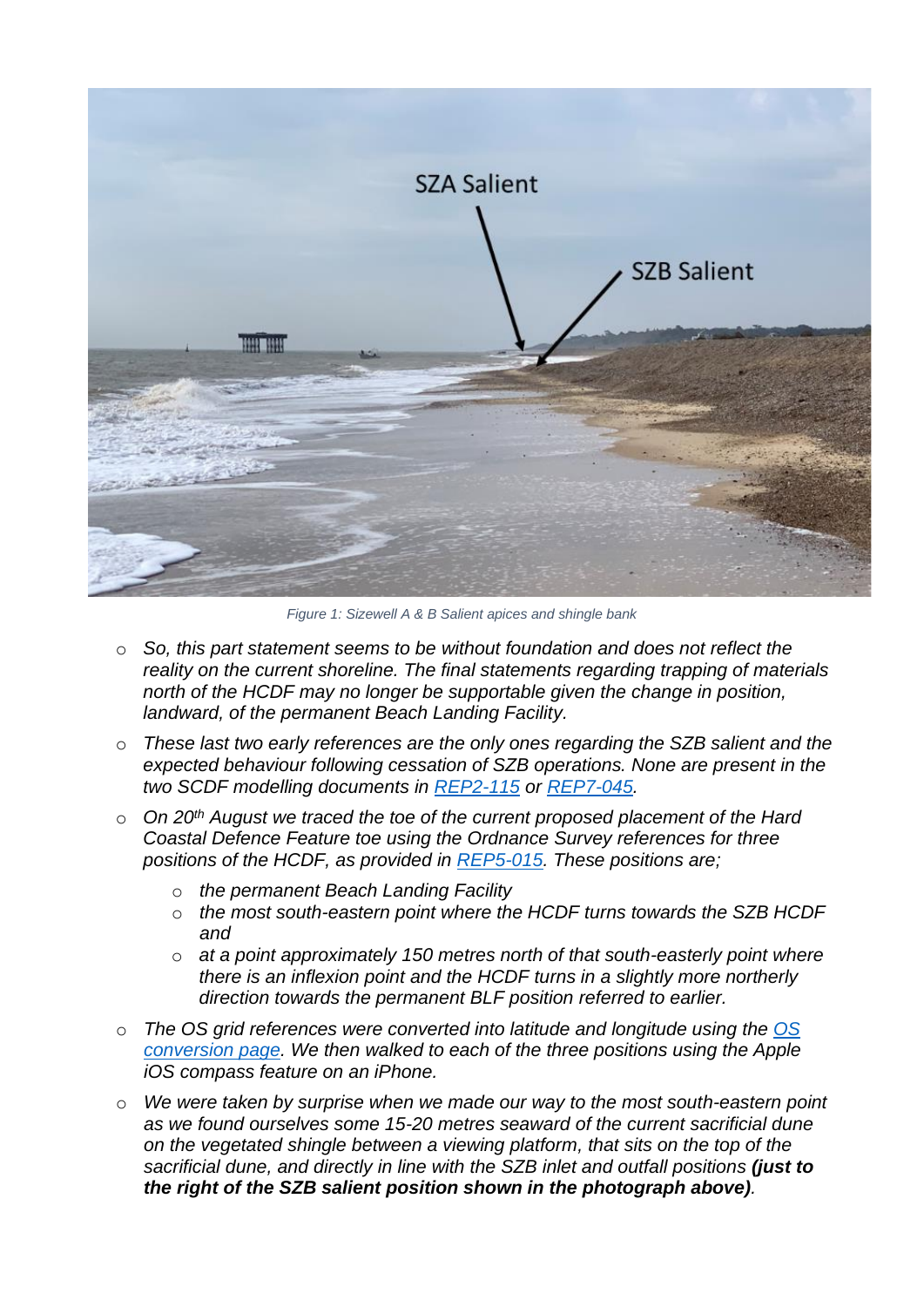- o *The inflexion point position ~150m north of this position is immediately on top of the existing sacrificial dune where a path has been created by regular walking use.*
- o *The position of the permanent BLF sits immediately behind the sacrificial dune representing the changed positioning in the applicant's recent updated design in [REP5-015.](https://infrastructure.planninginspectorate.gov.uk/wp-content/ipc/uploads/projects/EN010012/EN010012-006351-Sizewell%20C%20Project%20-%20Other-%20SZC%20Bk2%202.5(A)%20Temporary%20and%20Permanent%20Coastal%20Defence%20Feature%20Plans.pdf)*
- o *These positions were not what we expected given the positions that were marked out during the Accompanied Site Inspection to the Hard and Soft Coastal Defence on June 8th. We now realise that those positions, being north of the inflexion point, were only representative of the northern 2/3rds of the hard coastal defence feature.*
- o *Pictures of all three of these points are given in [REP7-242](https://infrastructure.planninginspectorate.gov.uk/wp-content/ipc/uploads/projects/EN010012/EN010012-007109-DL7%20-%20Theberton%20and%20Eastbridge%20Parish%20Council%20-%20Post%20Hearing%20submissions%20including%20written%20submissions%20of%20oral%20case%203.pdf) and [REP7-241](https://infrastructure.planninginspectorate.gov.uk/wp-content/ipc/uploads/projects/EN010012/EN010012-007108-DL7%20-%20Theberton%20and%20Eastbridge%20Parish%20Council%20-%20Post%20Hearing%20submissions%20including%20written%20submissions%20of%20oral%20case%202.pdf) which were submitted as part of the oral summary for ISH-10 on Biodiversity and Ecology. In each of the pictures the person standing at the appropriate coordinates is holding a pole with a red flag at the top. The height of the flag roughly represents ground level at ~+5.4mAOD once the new SCDF has been built on top of the +1mAOD HCDF toe.*



Edge of the HCDF and position of future footpath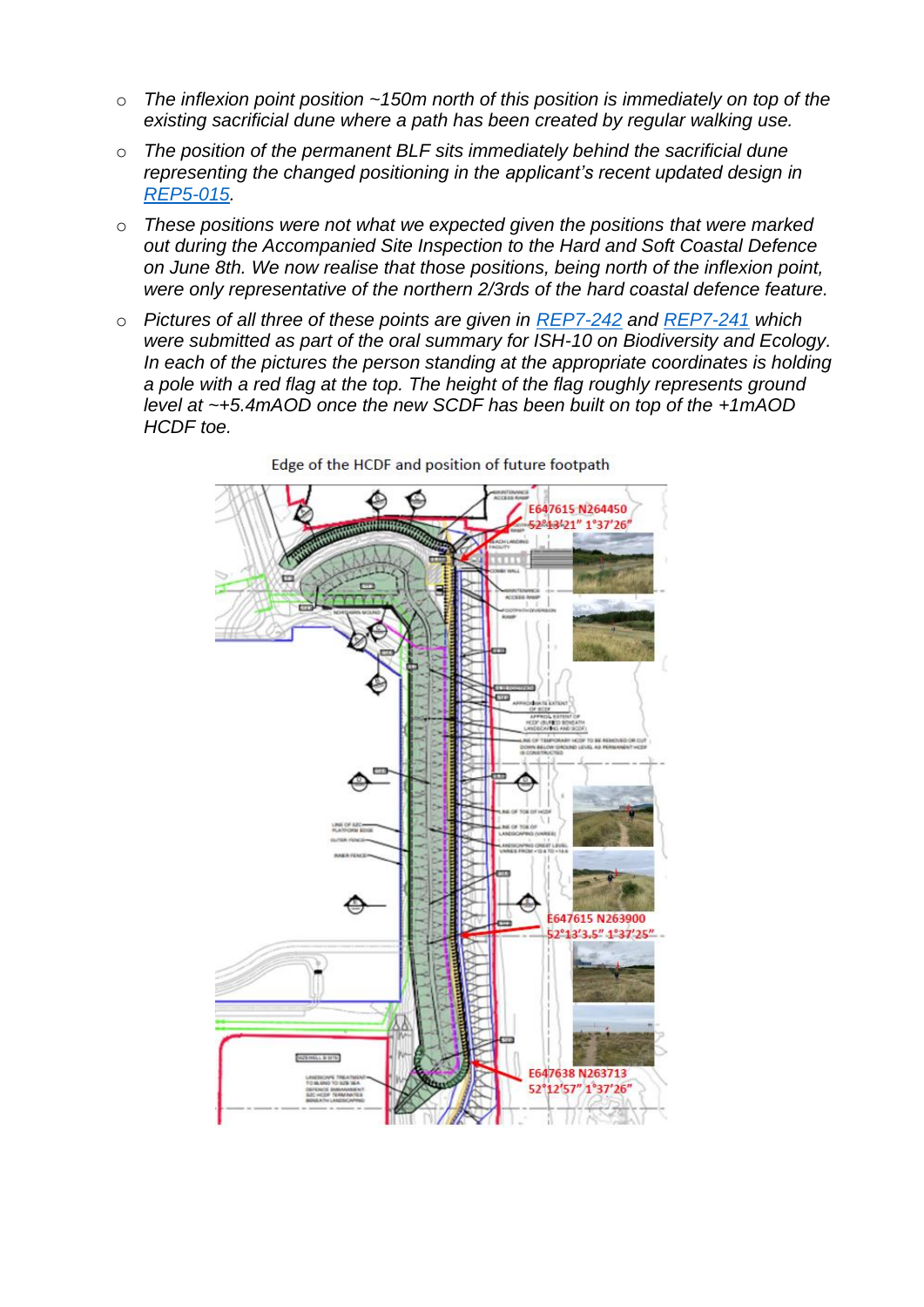- o *Coincidentally, at the same time, we were sent a drone picture of of Sizewell Bay taken from slightly south of the Minsmere Sluice and showing the entire sweep of the Bay all the way to the Ness just north of Thorpeness. The picture shows almost the entire 3km Zone of Influence that the applicant centres on the new SZC site. I will provide the picture in my summary of this session (Figures 2 & 3 below).*
- o *What is striking about the picture is not the view of the proposed SZC site along*  with SZB and SZA beyond but that it clearly shows the two salient, the first created *by SZA initially and then enhanced, extended and currently maintained by the current SZB outfall.*
- o *In fact, the current SZB salient starts at the northern end of the proposed SZC site, close to where the permanent BLF is proposed, reaches a maximum eastward point opposite the SZB outfall, decreases slightly to the south before another minor maximum is reached where the old SZA outfall salient is still located before returning to the general sweep of embayment that stretches from Minsmere Sluice to the Ness at Thorpeness.*



*Figure 2: Indicative natural embayment line for Sizewell Bay and SZC ZOI*

o *Despite SZA having been shutdown since 2006, the hydraulic salient it created has been protected by operation of SZB creating its own salient during the 11 years when both stations were operating simultaneously. The fact that the SZA salient is still present also reflects the predominant north to south longshore sediment drift that is typical of this part of the coast.*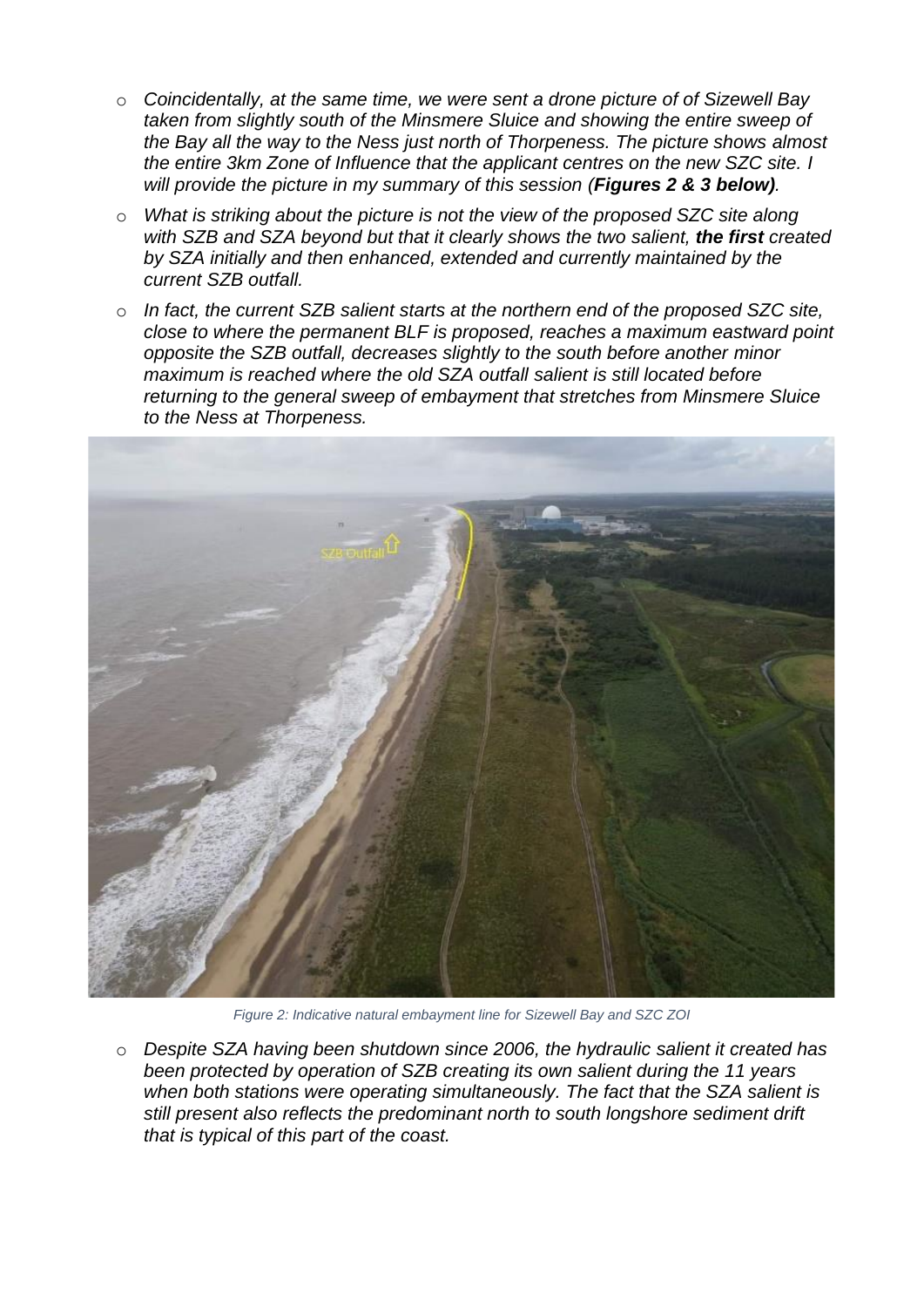

*Figure 3: Embayed line for Sizewell Bay and SZC ZOI with BLF and SZA & SZB Salient*

- o *So when SZB is shutdown permanently, the coast in front of SZC, SZB and SZA will erode back to the natural Sizewell Bay embayment profile based on the statements in [APP-311](https://infrastructure.planninginspectorate.gov.uk/wp-content/ipc/uploads/projects/EN010012/EN010012-001928-SZC_Bk6_ES_V2_Ch20_Coastal%20Geomorphology%20and%20Hydrodynamics.pdf) and [APP-312](https://infrastructure.planninginspectorate.gov.uk/wp-content/ipc/uploads/projects/EN010012/EN010012-001930-SZC_Bk6_ES_V2_Ch20_Coastal_Geomorphology_Hydrodynamics_Appx20A.pdf) referred to above.*
- o *SZB shutdown is currently scheduled to occur in 2035, roughly at the same time that we are told SZC, if consented and built on time, will begin operation.*
- o *Of course, EDF Generation Co. have stated their intention to apply to the Office for Nuclear Regulation for an extension of operation for SZB beyond 2035, but the length of the extension, the conditions and potential enhancements that might be required, such as raising and reinforcing the current HCDF, which is not seismically competent, and/or other possible reactor safety enhancements to bring it up to post Fukushima standards may make such an extension financially challenging or, if not practical, perhaps limit the length of any extension.*
- o *What is clear is that SZB will be shut down in the early part of SZC operation, even if not when the first reactor at SZC is brought online.*
	- o *So, what will happen on the coast to the extensive SZA and SZB salient when SZB outfall no longer maintains them?*
	- o *How long will it take for the SZB salient to "relax", or erode, back to the natural Sizewell Bay embayment profile?*
	- o *Where precisely is the south-eastern end of the SZC HCDF relative to the natural embayment profile of Sizewell Bay from Minsmere Sluice to the Ness at Thorpeness?*
- o *The current plans of the HCDF overlayed onto the light grey contours of the underlying OS map in [REP5-015](https://infrastructure.planninginspectorate.gov.uk/wp-content/ipc/uploads/projects/EN010012/EN010012-006351-Sizewell%20C%20Project%20-%20Other-%20SZC%20Bk2%202.5(A)%20Temporary%20and%20Permanent%20Coastal%20Defence%20Feature%20Plans.pdf) (and shown above) do not give a clear indication of where the southern 150- 200m of the HCDF are compared to the current sacrificial dune, hydraulic salient of SZB or the natural embayment profile of Sizewell Bay.*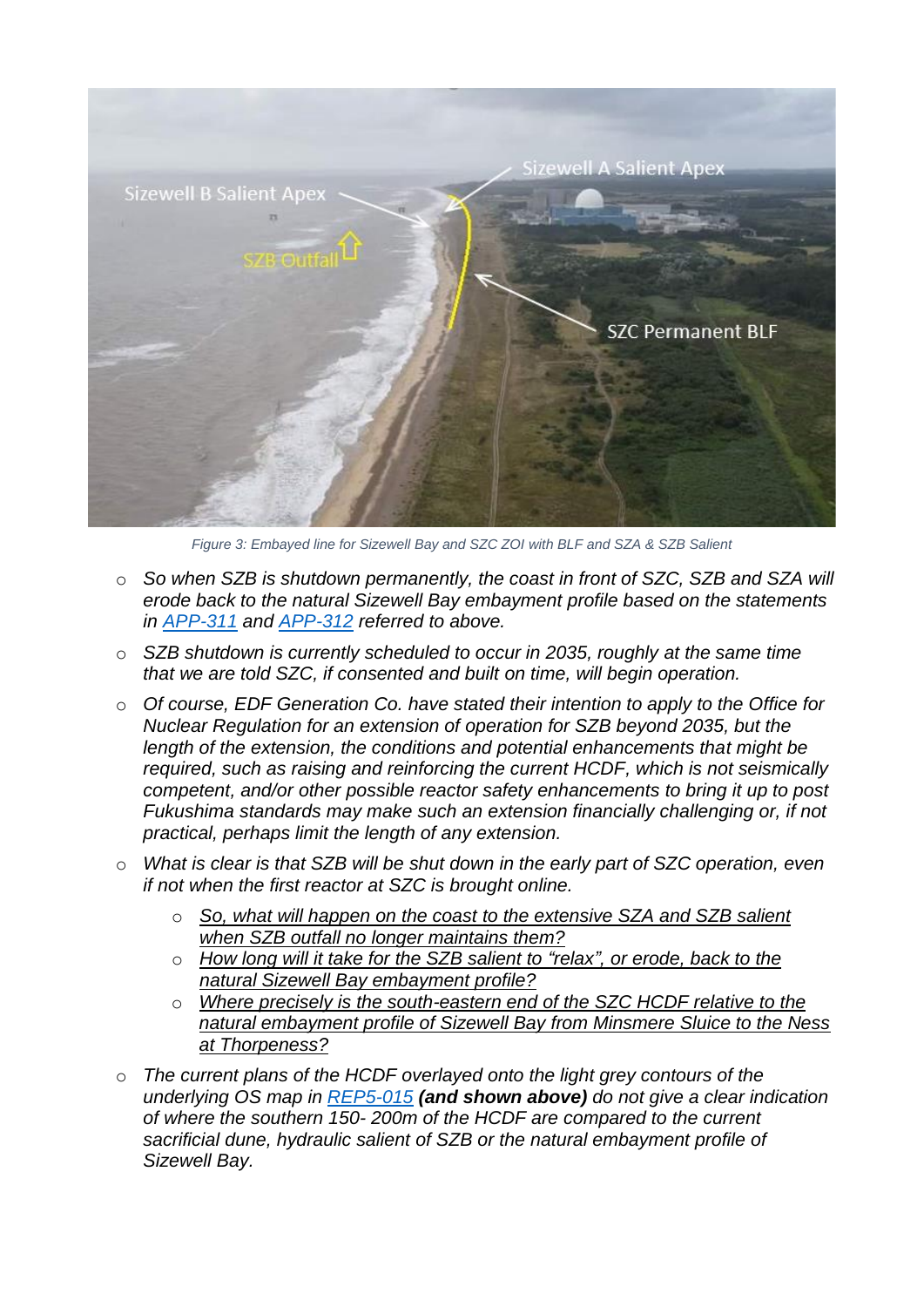- o *Despite knowing that the SZB salient will erode or "relax", no attempt has been made to model this feature, its eventual erosion or timeline and then consider the impact this will have on the overall SCDF modelling.*
- o *In terms of the time that erosion of the SZB salient is concerned, if we go back to the period between consultations 2 and 3 when there was a proposal for a substantial jetty to be built for the SZC development, the applicant shared with Suffolk Coast District Council, Coastal Partnership East, Minsmere Levels Stakeholders Group and Suffolk Coast Action for Resilience the modelled effects of the jetty on longshore drift and clearly showed the build-up of sediment beneath the structure during operation and once removed, that the natural longshore drift process removed the shingle groyne over a period of 3-4 years, returning the shoreline to its "natural" embayment profile (with SZB operational).*
- o *Whilst it may take a longer time for the erosion of the SZA and SZB salient to take place, the loss of the SZB outfall maintaining force will mean that the erosion will be unstoppable and no amount of beach recharge from the CPMMP will be capable of stopping restoration of the natural embayed Sizewell Bay beach profile in front of SZA, SZB and SZC.*
- o *SZA and SZB salient are referred to in the CPMMP Version 2 [REP5-059](https://infrastructure.planninginspectorate.gov.uk/wp-content/ipc/uploads/projects/EN010012/EN010012-006272-Sizewell%20C%20Project%20-%20Other-%20SZC_Bk6_6.14(A)_Coastal_Processes_Monitoring_and_Mitigation_Plan.pdf) in section 4 in the context of the 2 Fish Return Outfalls and the Combined Drainage Outfall planned for SZC. It states.*

*The precautionary monitoring [of the three outfalls] is proposed because of analogous changes in the shoreline (accretion) and outer longshore bar (deflection) considered to be caused by the nearby Sizewell B (SZB) outfall…… Subsequent shoreline accretion inshore of the outfall could be due to changes in wave refraction around the altered bar. Although this evidence is inferred, a similar feature was observed opposite the SZA outfall (during operation only).*

- o *It goes on to say that the low flow rates that will be characteristic of these new outfalls would not be considered sufficient to create yet another salient in front of SZC.*
- o *So, we now come to the Soft Coastal Defence. In [REP5-009](https://infrastructure.planninginspectorate.gov.uk/wp-content/ipc/uploads/projects/EN010012/EN010012-006349-Sizewell%20C%20Project%20-%20Other-%20SZC%20Bk2%202.5(A)%20MDS%20Permanent%20and%20Temporary%20BLF%20and%20SSSI%20Crossing%20Plans%20Part%201%20of%202.pdf) 5 cross sections of the HCDF are given, three profiling the new northern mound and two showing the profile of the eastward facing beach defences. In both cases the SCDF profile runs from the +6.4m AOD apex of the new sacrificial dune to the 2030 MHWS at ~+1.5m AOD. The most southerly of these two is north of the point where the HCDF toe crosses the existing sacrificial dune to the vegetated shingle that is part of the SZB hydraulic salient.*
- o *No cross sections are given of the HCDF/SCDF profile south of the inflexion point or at the maximum south-easterly point close to where the HCDF terminates and the interface to the existing SZB HCDF is proposed. This is where the SZB salient is at its most extensive and can be seen in the drone pictures of Sizewell Bay above (Figures 2 & 3).*
- o *In fact, as I indicated earlier, the reach of the SZB salient goes all the way north to where the permanent BLF is proposed. This means that the position of MHWS along the whole length of the SZC coastal defence is further east than would be the case should the natural embayment profile be in place today or at some point in the future.*
- o *So as soon as SZB is turned off and the salient sustaining outflows cease, the coast will begin returning to its natural embayment profile and the new SZC outfalls will not be capable of maintaining or creating a similar protective structure for SZC.*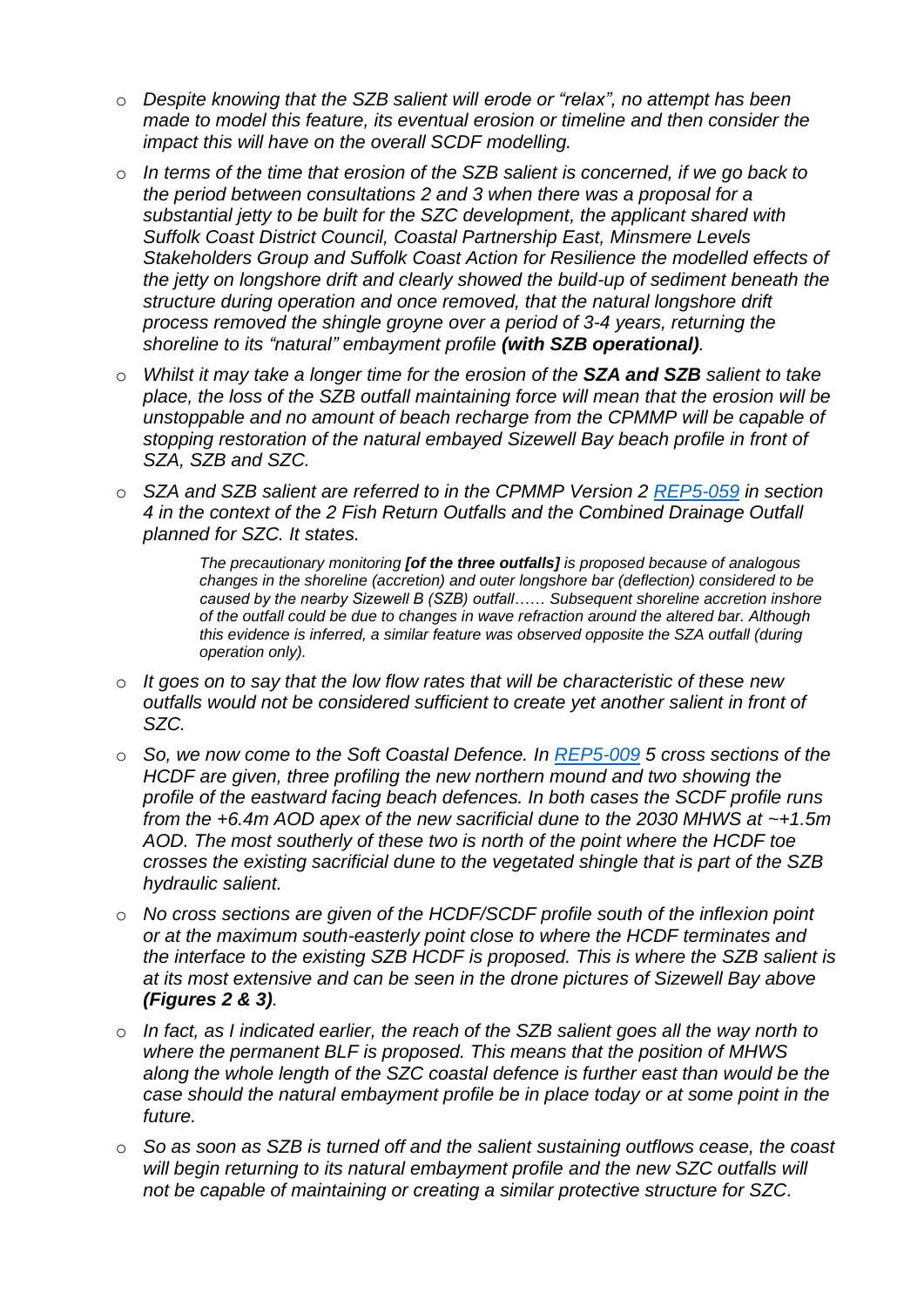- o *This means that MHWS will begin to move back west towards the HCDF toe and the SCDF profile will start eroding and will not stop eroding until the natural embayment profile is reached or another hard point is encountered.*
- o *The longshore drift process will simply be unstoppable and beach re-charge will be unable to stop this process. This means that the forward position of the HCDF toe, particularly at the southern end will potentially be in significant jeopardy from the day that SZB is finally shut down.*
- o *It is notable that in the one dimensional modelling of the SCDF in [REP2-115](https://infrastructure.planninginspectorate.gov.uk/wp-content/ipc/uploads/projects/EN010012/EN010012-004708-D2%20-%20Sizewell%20C%20Project%20-%20One%20dimensional%20modelling%20of%20Soft%20Coastal%20Defence%20Feature%20(SCDF).pdf) the HCDF crest is entirely straight and the inflexion towards the east at OS coordinate N263900 E647615 is not reflected in the Lidar topography (Figures 6 & 7). In fact, neither is the full length of the of the HCDF and relevant beach topography which goes beyond the south-eastern toe of the defence at OS N263713. The figures referred to are cut off at around OS N263770.*
- o *The position of the south-eastern tip of the HCDF compared to the natural embayment profile of the bay is also not available as no modelling is provided to show whether the HCDF toe at this point would be in an unsustainable position when the SZA and SZB salient succumbs to natural erosion from longshore drift and winter storm events as is inevitable.*
- o *In section 2.2 of the report, it states.*

*Whilst the shoreline immediately to the south is relatively stable, the shoreline to the north is steadily retreating.*

- o *However, as the whole of the shingle beach frontage across SZC and further south across both SZB and SZA are part of the salient being sustained by the SZB outfall, the stability of both the beach to the south and across the SZC frontage to the north cannot be relied upon once SZB stops operating as the sustaining force of the SZB salient.*
- o *All the SCDF modelling relies on current beach profile data and does not look to the impact of future changes that operational cessation of SZB will impose on the beach front.*
- o *In the X-Beach Modelling [REP7-045](https://infrastructure.planninginspectorate.gov.uk/wp-content/ipc/uploads/projects/EN010012/EN010012-007040-Sizewell%20C%20Project%20-%209.31%20Storm%20Erosion%20Modelling%20of%20the%20Sizewell%20C%20Soft%20Coastal%20Defence%20Feature%20using%20Xceach-2D%20and%20Xbeach-G%20-%20Revision%202.0.pdf) Figure 3.7 shows four storm scenarios with the old BLF and once again an inaccurate south-eastern position of the HCDF toe. In fact, it looks like the toe is not positioned far enough south as you can see the SZB salient in the contours below the HCDF termination where the HCDF has its most south-easterly extent. Unfortunately, OS references are not given in this report, just arbitrary "Alongshore (m)" so we cannot cross-reference between these two SCDF modelling reports.*
- o *I support Mr Bill Parker's submission based on his review of this ISH 11 proceedings and in particular, so far as this submission is concerned, the choice within the X-Beach modelling to use the Beast from the East as an appropriate "storm" to model the SCDF against is inappropriate, given its mild wind and wave characteristics.*
- o *So, the combined SCDF modelling in these two reports is inadequate as,*
	- o *it does not represent the latest configuration of the HCDF*
	- o *doesn't properly reflect the southern HCDF location or the new retracted position of the permanent BLF.*
	- o *as they both ignore the impact of SZB cessation of operation by assuming that the beach to the south is "relatively stable" and*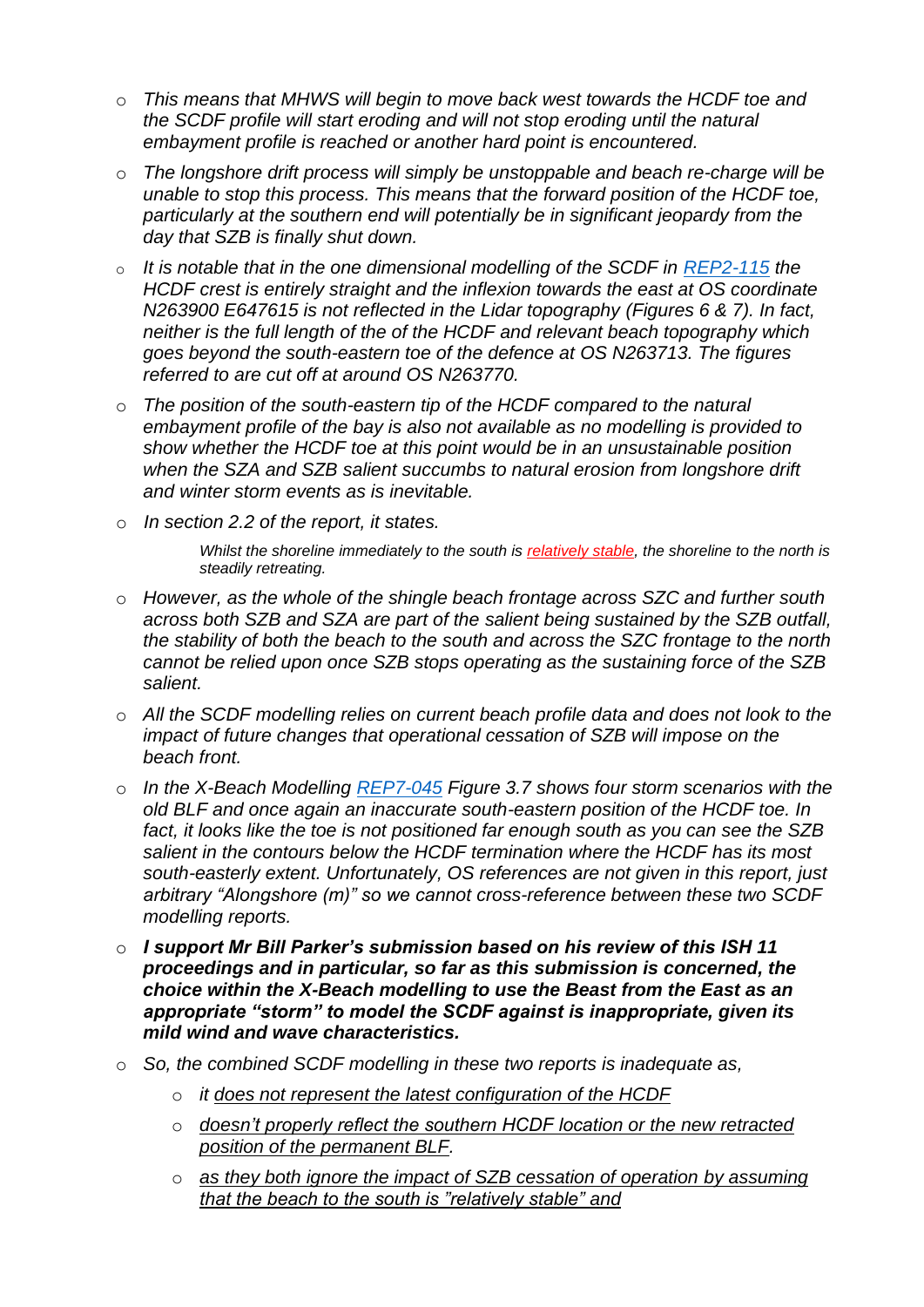- o *the impact that this event will have on the SZB salient across the entire SZC frontage to the north and south across both SZB and SZA.*
- o *the storms chosen to model in X-Beach are inappropriate.*
- o *Whilst changes in front of SZA and SZB are not the concern of this examination, impacts on SZC because of SZB operational changes are and need to be assessed. I'm sure the ONR will be interested in both sets of changes including how SZC HCDF and SCDF will impact SZA and SZB once they are both in decommissioning phase.*
- o *Currently, these impacts are unknown as they are not properly modelled or considered.*
- o *So, the idea that the CPMMP and beach recharge will be able to counter this natural process or that the adaptive HCDF will have something to adapt in 2095, is wishful thinking on a quite astonishing level and reflects that fact that out-of-date and inaccurate HCDF/SCDF definitions and positions are used in the modelling and no account of the impact of SZB's shutdown has been examined or modelled.*
- o *In my professional life I've worked with modellers and statisticians in industry for over 30 years and it is a simple truth that unless you provide accurate baseline conditions and data, any models and predictions that rely on those underpinnings will have no validity. Whilst there is undoubted merit in the method behind the modelling, the failure to represent the SZA and SZB salient currently in position and their medium-term demise means that the results are questionable, will not reflect likely behaviour and will not adequately represent the ability of the applicant to manage the eroding shoreline and impact on the SZC HCDF/SCDF into the future via the CPMMP triggers.*
- o *So, we are still in a position of insufficient design, modelling and impact assessment having been done by the applicant.*
- o *Given the strategic nature of the HCDF/SCDF, the total reliance on it to be maintainable for adaptation in ~2090 and until end of site protection ~2190, as required by the ONR, the current proposals simply are not robust enough to ensure protection for the 60 years that the site is operational, never mind protection of the decommissioning and decommissioned site close to the end of the next century.*
	- o the provision of additional modelling, plans, sections, and information sought by IPs
		- *No comments on this issue*
	- o the Minsmere Sluice Operation Technical Note
		- *No comments on this issue*
	- o the monitoring, triggers, mitigation, and controls incorporated within the latest revisions of the draft DCO requirements
		- *No comments on this issue*
	- o the DML and the CPMMP.
		- *No comments on this issue*